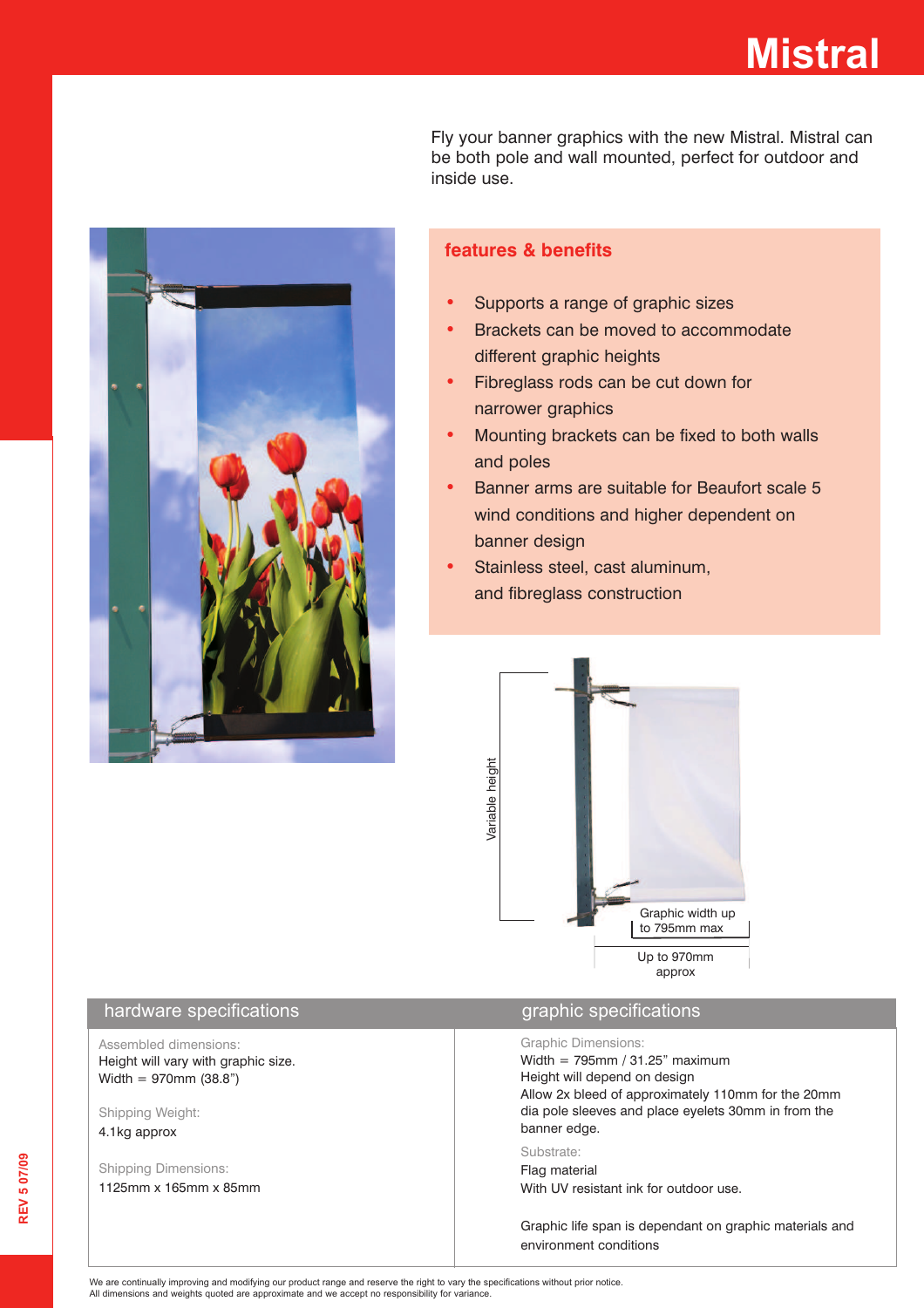# **Assembly Instructions**

### **Preparation**



Kit includes: 2x pole mount, 4x hose clamps, 4x washers, 4x screws, 2x zip ties, 4x safety pins, 2x poles, 2x plastic spacers



Apply the plastic spacers to the back of each pole mount. Ensure the spacer is applied to the end indicated by arrow (on front)



**NB** Before attaching pole mounts, please ensure the **bottom mount** has **arrow facing up**, and **top mount** has **arrow facing down**

### **Attaching the Pole Mounts**



Put the pole mount on the post. Wrap the hose clamp around the



post and fit it into the groove on the mount.



Pull on the hose clamp to tighten it.



Push the screw down on the hose clamp to fasten it.



Tighten the hose clamp by turning the screw. Repeat step 2-5 for the remaining hose clamps



Once the mount is secure, slide the pole in to the mount. Make sure to line up the holes.